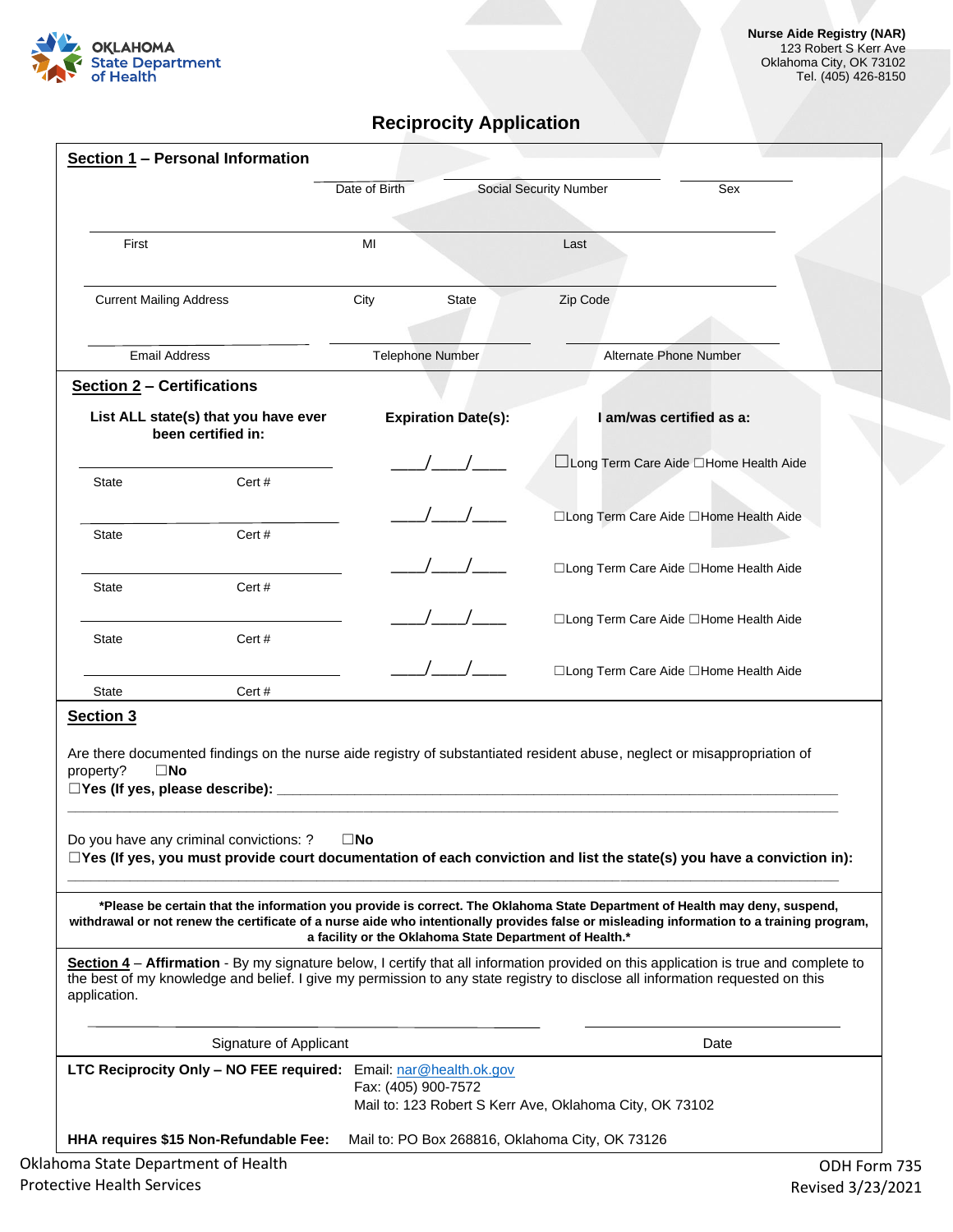

#### **AFFIDAVIT OF LAWFUL PRESENCE BY PERSON MAKING APPLICATION FOR A LICENSE, PERMIT OR CERTIFICATE**

I, the undersigned applicant, being of lawful age, state that one of the following statements is true and correct: (Check which of the following statements apply.)

 $\Box$  I am a United States citizen.

#### **OR**

 $\Box$  I am an approved alien under the federal Immigration and Nationality Act and am approved to be present in the United States. **I understand that this approval may or may not include approval for employment. The issuance of a license, permit, or certificate issued by the Oklahoma State Department of Health is not authorization for employment in the United States.**

Write the identification number and the name of the authorizing document below.

## ATTACH A COPY OF THE FRONT AND BACK OF YOUR AUTHORIZING DOCUMENT

**Admission/Registration #:** 

**Authorizing Document:** 

**I state under penalty of perjury under the laws of Oklahoma that the foregoing is true and correct and that I have read and understand this form and executed it in my own hand.**

| Date                                                                             | Signature  |
|----------------------------------------------------------------------------------|------------|
| City & State                                                                     | Print Name |
| f annluing to repour a ligence, permit, er sertificate, please write the pumber. |            |

If applying to renew a license, permit, or certificate, please write the number:

## Current license, permit, or certificate #

## **INSTRUCTIONS FOR USE OF THE AFFIDAVIT OF LAWFUL PRESENCE BY PERSON MAKING APPLICATION FOR A LICENSE, PERMIT OR CERTIFICATE**

## **The person signing this form must read these instructions carefully.**

1. If the person signing this form is receiving services and not making an application for a license, permit or certificate, this form should *not* be used but rather, either the form titled, "*Affidavit of Lawful Presence by Parent or Guardian of Person Receiving Services*" or the form titled "*Affidavit of Lawful Presence by Person Receiving Services*" should be used.

2. If the person signing this form is a citizen of the United States then that person should check the box to the left of the statement, "*I am a citizen of the United States.*" If the person signing this form is not a citizen of the United States but is an approved alien under the federal Immigration and Nationality Act and is lawfully present in the United States then that person should check the box to the left of the statement, "*I am an approved alien under the federal Immigration and Nationality Act and am approved to be present in the United States.*"

3. Write the identification number in the space provided after "*Admission/Registration #*" and write the name of the authorizing document in the space provided after *Authorizing Document*. For example, INS Form I-551 or INS Form I-94.

4. The person signing this form should write today's date in the space provided; write the city and state where they are located when they sign this form; sign their name in the space provided for signature; and print their name in the space provided. If applying for a renewal, write the license, permit, or certificate number in the space provided.

5. Within this form, the term "penalty of perjury" means the willful assertion of the fact of either United States citizenship or lawful presence in the United States as a qualified alien, and made upon one's oath or affirmation and knowing such assertion to be false. Making such a willful assertion on this form knowing it to be false is a crime in Oklahoma and may be punishable by a term of incarceration of not more than five (5) years in prison. Additionally, one who procures another to commit perjury is guilty of the crime of subornation of perjury and may be punished in the same manner, as he would be if personally guilty of the perjury so procured.